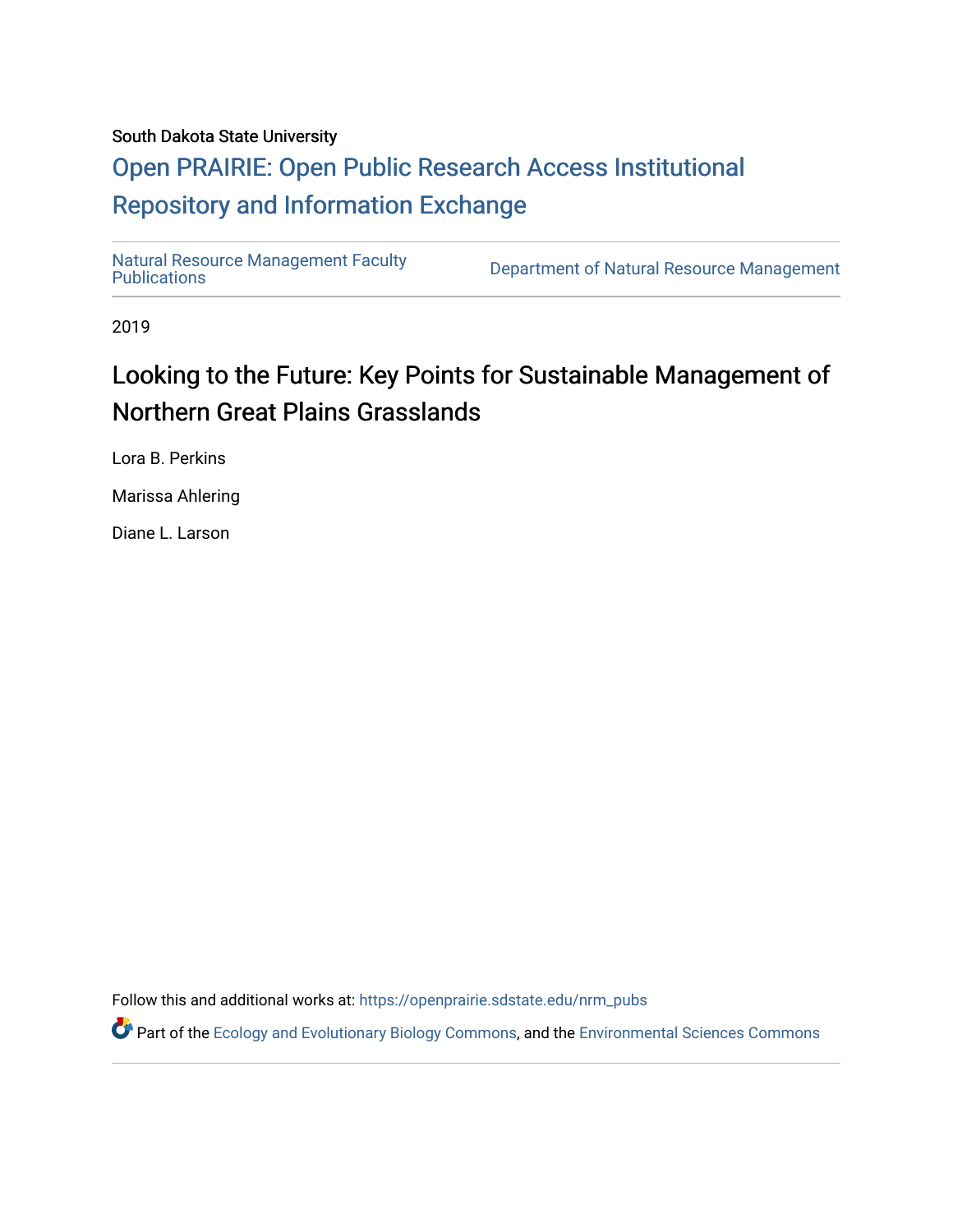# **Looking to the future: key points for sustainable management of northern Great Plains grasslands**

Lora B. Perkins<sup>1[,](https://orcid.org/0000-0002-0689-4995)2</sup><sup>0</sup>, Marissa Ahlering<sup>3</sup>, Diane L. Larson<sup>[4](https://orcid.org/0000-0001-5202-0634)</sup><sup>0</sup>

**The grasslands of the northern Great Plains (NGP) region of North America are considered endangered ecosystems and priority conservation areas yet have great ecological and economic importance. Grasslands in the NGP are no longer self-regulating adaptive systems. The challenges to these grasslands are widespread and serious (e.g. climate change, invasive species, fragmentation, altered disturbance regimes, and anthropogenic chemical loads). Because the challenges facing the region are dynamic, complex, and persistent, a paradigm shift in how we approach restoration and management of the grasslands in the NGP is imperative. The goal of this article is to highlight four key points for land managers and restoration practitioners to consider when planning management or restoration actions. First, we discuss the appropriateness of using historical fidelity as a restoration or management target because of changing climate, widespread pervasiveness of invasive species, the high level of fragmentation, and altered disturbance regimes. Second, we highlight ecosystem resilience and long-term population persistence as alternative targets. Third, because the NGP is so heavily impacted with anthropogenic chemical loading, we discuss the risks of ecological traps and extinction debt. Finally, we highlight the importance of using adaptive management and having patience during restoration and management. Consideration of these four points will help management and restoration of grasslands move toward a more successful and sustainable future. Although we specifically focus on the NGP of North America, these same issues and considerations apply to grasslands and many other ecosystems globally.**

**Key words: adaptive management, anthropogenic chemicals, fragmentation, invasion, prairie, restoration**

#### **Implications for Practice**

- Like grasslands and other ecosystems around the world, the current and future conditions of the grasslands in the northern Great Plains (NGP) are very different from past conditions.
- Getting satisfactory results from the same old management or restoration techniques is happening less often.
- Because of changing climate, invasive species, fragmentation, altered disturbance regimes, and anthropogenic chemical loading, management and restoration targets and methods need to change.
- Land managers and restoration practitioners need to be aware of the potential to created ecological traps and of extinction debt.
- Adaptive management and patience are essential for sustainable restoration and management in the NGP.

#### **Introduction**

Mention the northern Great Plains (NGP) and the mind's eye conjures a bucolic "sea of grass." However, the reality of this large, complex, and ecologically and economically important region of North America is more complicated. The NGP encompasses areas of Nebraska, South Dakota, North Dakota, Wyoming, and Montana in the United States, and Saskatchewan and Alberta in Canada. This approximately 13 million ha  $(50,000 \text{ mile}^2)$  region contains over 1,600 species of native plants, 220 butterfly species, and 95 mammal species including some of the most iconic North American mammals, the American bison (*Bison bison*) and pronghorn (*Antilocapra americana*). The NGP provides critical habitat for migrating birds and breeding waterfowl (Zimpfer et al. 2013). The NGP comprises the majority of the Missouri River Basin and therefore is important for the vitality of the Missouri River, the Mississippi River, and ultimately the Gulf of Mexico. The region contains 22% of the U.S. beef cow and 19% of the sheep populations, houses 37% of the honey bee colonies, and produces 46% of the honey in the United States (USDA-NASS 2017). Unfortunately, the NGP is also an endangered ecosystem (Samson et al. 2004) because of the extent of conversion of grasslands to crop production (e.g. Lark et al. 2015; Comer et al. 2018). This heightened vulnerability makes it a priority conservation area for the World Wildlife Fund [\(www.worldwildlife.org\)](http://www.worldwildlife.org), the National Fish and

Author contributions: LBP, MA, DLL wrote and edited the manuscript.

<sup>&</sup>lt;sup>1</sup>Department of Natural Resource Management, Native Plant Initiative, South Dakota State University, Brookings, SD 57007, U.S.A.

<sup>&</sup>lt;sup>2</sup>Address correspondence to L. B. Perkins, email perkinslb@gmail.com

<sup>3</sup>The Nature Conservancy, Moorhead, MN 56560, U.S.A.

<sup>4</sup>U.S. Geological Survey, Northern Prairie Wildlife Research Center, St. Paul, MN 55108, U.S.A.

*<sup>© 2019</sup> Society for Ecological Restoration*

*This article has been contributed to by US Government employees and their work is in the public domain in the USA.* doi: 10.1111/rec.13050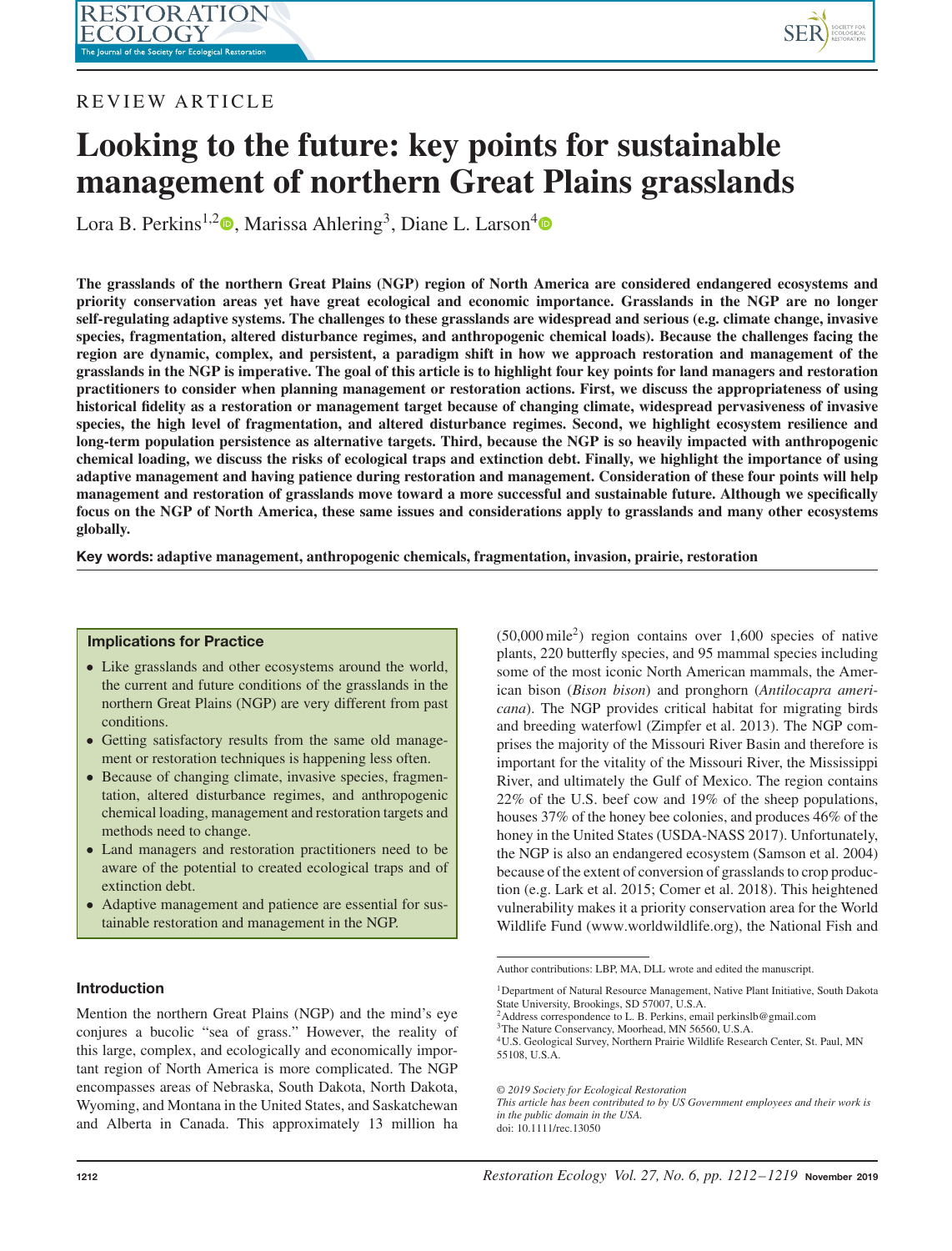Wildlife Foundation [\(www.nfwf.org\)](http://www.nfwf.org), and The Nature Conservancy [\(www.nature.org\)](http://www.nature.org). Grasslands with similar precipitation and temperature to the NGP occur in eastern Europe and Asia as well as in the South American Pampas (Woodward et al. 2004).

This ecologically and economically important region is facing an uncertain future due to complex and widespread challenges such as climate change, invasive species, fragmentation, altered disturbance regimes, and anthropogenic chemical loading. To help move restoration and management into this uncertain future, we discuss four key points for land managers and restoration practitioners in the NGP to consider.

#### **Use "Historical Fidelity" as a Target Sparingly, If at All**

Historically, climate and disturbance regimes (fire and grazing) created and were the dominant forces maintaining the grasslands; we acknowledge that it is instructive to examine how these functioned in the past. However, the future of the NGP grasslands will be fundamentally different from the past due to changing climate, invasive species, fragmentation, and altered disturbance regimes. Managing for historical fidelity, or as if historical conditions and processes still are the dominant forces on the landscape (or could be replicated), is ill-considered and not likely to be successful. Yet, managing in ignorance of historical conditions is also unwise. We propose that understanding historical conditions alongside current and future conditions will provide insight that will improve restoration and management outcomes.

The NGP is historically and currently a climatically variable system in regard to both temperature and precipitation; however, models predict a departure from the historical range of variability by 2080 (Dobrowski et al. 2013; IPCC 2014). Models for the NGP consistently predict an increase in average annual temperature by 2–3∘C by 2050 and maximum temperatures are expected to increase 4–6∘C by 2085 (Derner et al. 2018). In general, warming is expected to be greater in winter and spring than during summer and fall, and the frost-free period is projected to increase by 30–40 days by 2100 (Wienhold et al. 2018). Predictions about precipitation are less consistent. Unlike more southern grasslands, precipitation in the NGP is predicted to increase slightly, but frequency and intensity of precipitation events are expected to change more significantly (Derner et al. 2018). These changes have the potential to increase productivity but change the species composition and disturbance regimes of grasslands (Jonas et al. 2015). Furthermore, changing climate has the potential to shift species phenologies so that key interactions (e.g. plant–pollinator relationships or grazer-forage availability) may be lost (Dunnell & Travers 2011).

Invasive species' arrival in the NGP coincided with European settlement. NGP grasslands are among the most severely invaded areas in the Great Plains. The first published report of invasive species occurred in 1893 when 30,000 acres (12,140 ha) in South Dakota were infested with *Salsola kali* (Dewey 1893). *Poa pratensis* was reported in the vegetation of the region in 1908 (Harvey) and in 1930 (Steiger). Invasive plants in the region include trees (e.g. *Elaeagnus angustifolia*, Espeland et al. 2017), forbs (e.g. *Euphorbia esula*, *Cirsium arvensis*, and *Melilotus* spp., Larson et al. 2001), and grasses. Cool-season grasses (e.g. *P*. *pratensis* and both perennial and annual *Bromus* spp.) are among the most threatening invasive plants in the region, accounting for more than 80% of the annual production in some areas (DeKeyser et al. 2015; Ashton et al. 2016). The implications of these invasions vary from trivial to severe in NGP grasslands. Invasive species have the potential to decrease native species diversity (Bennett et al. 2014), alter pollinator networks (Larson et al. 2016), and impact wildlife habitat (reviewed in Ellis-Felege et al. 2013). Although invasive species often increase with disturbance and fragmentation (Perkins & Nowak 2013), they also are present in undisturbed and relatively unfragmented areas in the NGP (reviewed in DeKeyser et al. 2013).

Fragmentation, including grassland loss and loss of connectivity between grassland patches, is severe in the NGP. By 2004, the NGP had experienced at least a 40% loss of grassland (Samson et al. 2004), and the losses have only continued as the U.S. Corn Belt expands west into the NGP with annual rates ranging from 1 to 5.4% (Wright & Wimberly 2013; Gage et al. 2016). Recent estimates of loss suggest at least another 10% of the grasslands in the NGP have been converted to crop production (Comer et al. 2018). This expansion often occurs in remnant (previously unplowed) grasslands and other areas previously thought to have marginal value for crop production (Lark et al. 2015). Approximately 283,280 ha (700,000 acres) of NGP grassland were converted to row-crop agriculture in 2016 alone (Gage et al. 2016; World Wildlife Fund 2017). The extent and rate of conversion of grassland to cropland is an ongoing and longstanding issue (Weaver & Fitzpatrick 1934).

Dominant disturbance regimes (fire and grazing) across the entire Great Plains and specifically in the NGP are fundamentally different now than at any time in the past. Historically, wildfire was widespread but did not have a predictable return interval, instead being much more prevalent in wetter periods that supported more plant biomass production (Brown et al. 2005) and less prevalent during drier periods (Clark et al. 2002). Additionally, anthropogenic fire occurred on the landscape long before European settlement (Higgins 1986). Today, wildfire has essentially been eliminated from the landscape and anthropogenic fire occurs in the system mainly through prescribed burning during the spring season. Historically, the keystone grazers impacting vegetation of the NGP were American bison and prairie dogs (Knapp et al. 1999; Antolin et al. 2002; Knowles et al. 2002; Augustine & Baker 2013). Grazing by American bison created a detectable impact on vegetation in the NGP only within the last 1,000 years (Grimm et al. 2011). During European settlement, perceived competition with domestic livestock resulted in widespread eradication of prairie dog colonies and a shift in the grazing regime from free-ranging bison to managed and fenced cattle (*Bos taurus*) herds. Bison, at equal stocking rates, may be ecologically equivalent to cattle (reviewed by Knapp et al. 1999 but see Allred et al. 2011). Even if the change in the species of grazing animals did not alter the effects of grazing on vegetation, the change in grazing regimes (free-roaming to managed and fenced) would. Both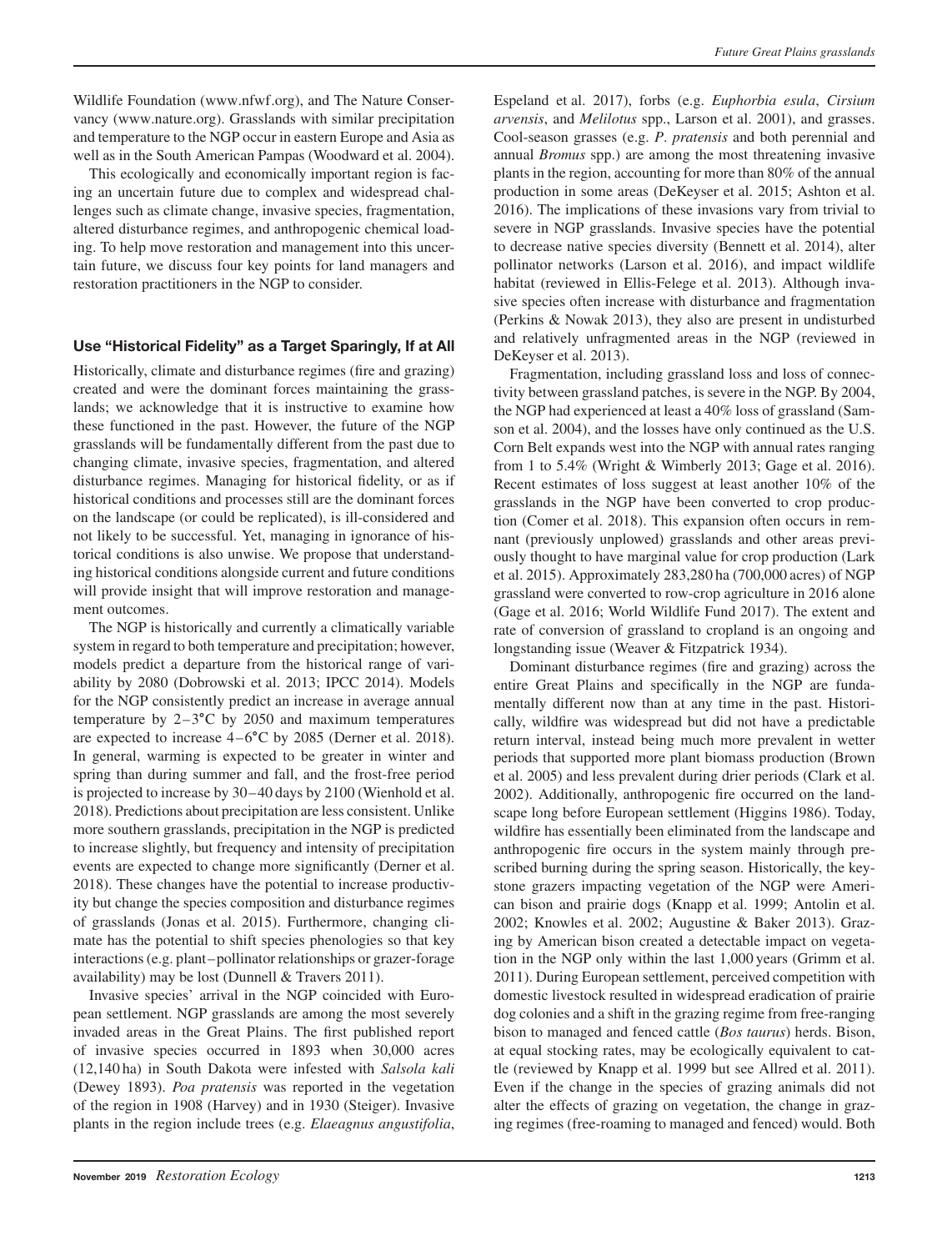fire and grazing have been removed from much of the landscape entirely and where they still occur, the scale is much smaller. Grazing cattle on an allotment or using prescribed burning on a management unit is a much smaller-scale disturbance than the free-ranging bison or uncontrolled wildfires that occurred in the past.

Using prescribed fire and managed grazing to create a site with historical fidelity have often been the default methods for managing and restoring grasslands in the NGP. However, dramatic changes in the scale of how disturbances are able to be used and potential interactions with invasive species and shifting climate may make achieving historical targets challenging. For example, conducting prescribed fire in the spring is already getting more challenging due to changing climate (Yurkonis et al. 2019), and although forage quantity may increase as climate changes, changing temporal availability and quality of forage along with increasing prevalence of invasive species may change how grazing can occur across the landscape (Derner et al. 2018). Therefore, instead of implementing traditional or historic disturbance regimes, land managers and restoration practitioners must decide if applying prescribed fire or managed grazing as tools are going to achieve their desired goals. For example, if prescribed fire or managed grazing creates conditions favorable for invasive species, are we working at cross purposes when we use these tools to manage or restore grasslands? If this is the case, and if lack of management will still lead to woody dominance (Ratajczak et al. 2016), prescribed fire or managed grazing applied as tools must be accompanied by additional actions to minimize their negative effects (i.e. to thwart invasive species that benefit from these disturbances) or perhaps the timing or intensity of these tools needs to be adjusted to favor native diversity. Restoration practitioners and land managers will need to use the knowledge of how historical disturbance processes worked on the landscape in the past coupled with current conditions and processes to develop new strategies that address contemporary realities in the NGP.

## **Embrace Resilience as a Target and Aim for Long-Term Persistence of Populations**

Because historical fidelity may be an unrealistic or unattainable target, land managers and restoration practitioners may want to focus on ecosystem resilience and the long-term persistence of populations as alternative targets. A resilient system has the capacity to retain essentially the same function, structure, and feedbacks during and after perturbation (reviewed in Bestelmeyer & Briske 2012). Resilience is an emergent property of an ecosystem (Falk 2017) and arises from biodiversity and heterogeneity. Restoration and management for resilience should emphasize the creation or conservation of a range of site characteristics (i.e. niches or heterogeneity) that support high biodiversity at the landscape scale.

It is important to realize that biodiversity, not necessarily species identity, plays a critical role in ecosystem resilience (Folke et al. 2004). The identity and dominance of plant species at any given site in the NGP shift over time. At times over the last 1,000 years, and specifically in the last 100 years, forbs were more prominent on the landscape (and in the pollen record) than grasses (Weaver & Albertson 1936; Grimm et al. 2011). Even when grasses were the most prominent vegetation on the landscape, shifts between C3 and C4 grass dominance have occurred (Clark et al. 2002). In this context, moving attention from the presence or absence of specific species to nontarget effects of management that might reduce overall native species richness and diversity is especially important.

When we can model the potential range of variability in the NGP, we can then identify refugia that provide heterogeneity on the landscape and allow persistence of unique or specialized populations and communities that can later expand during climate fluctuations. For example, wet areas formed by seeps or springs that can persist during a prolonged drought would provide a reservoir of species that can expand and provide resilience during wetter times. These refugia could be targets for protection (e.g. Anderson et al. 2014) as they preserve the raw ingredients for adaptation in the larger ecosystem. An effort is underway by The Nature Conservancy to map site resilience across the continental United States using geophysical characteristics and local connectivity (Anderson et al. 2014). The goal of this work is to identify representative sites across the different types of geophysical characteristics in each ecoregion that have the potential to support biodiversity long-term because of high niche diversity (e.g. high variability in topography or moisture gradients) and local connectivity that will allow species to move as climate and conditions change. This approach can inspire land managers to identify and protect areas that still have high biodiversity and resilience (Anderson et al. 2015).

Long-term persistence of populations requires genetic variability. Genetic variability can be promoted by maintaining or reestablishing connectivity among grassland patches to allow gene flow or if this is not possible, by augmenting gene flow. Connectivity among patches is important for populations to maintain the genetic variability that will allow them to adapt to changing conditions, shift geographic distributions (Frankham 1996; Booy et al. 2000), and adapt in natural systems (Heller & Zavaleta 2009). The extreme fragmentation of the NGP (discussed above) has decreased connectivity for numerous species of mammals and birds (Beckmann et al. 2012; Thompson et al. 2015). For species with short dispersal distances, such as many pollinators, even small decreases in connectivity may have dramatic impacts (e.g. Wimberly et al. 2018). We acknowledge that improving connectivity, as with all management actions, can have negative consequences (e.g. when corridors increase predation or invasion; Åström & Pärt 2013, Haddad et al. 2014), but in the context of the level of fragmentation in the NGP, benefits almost certainly outweigh risks.

In highly fragmented landscapes where creating connectivity may no longer be possible, augmenting gene flow may be necessary to maintain or recover genetic variability. Populations in small, isolated grassland patches are likely to experience drift and a decrease in genetic variability over time (Frankham 1995), and augmenting gene flow could help increase fitness and evolutionary potential. Restoration and management efforts augment gene flow by adding individuals to either extant, but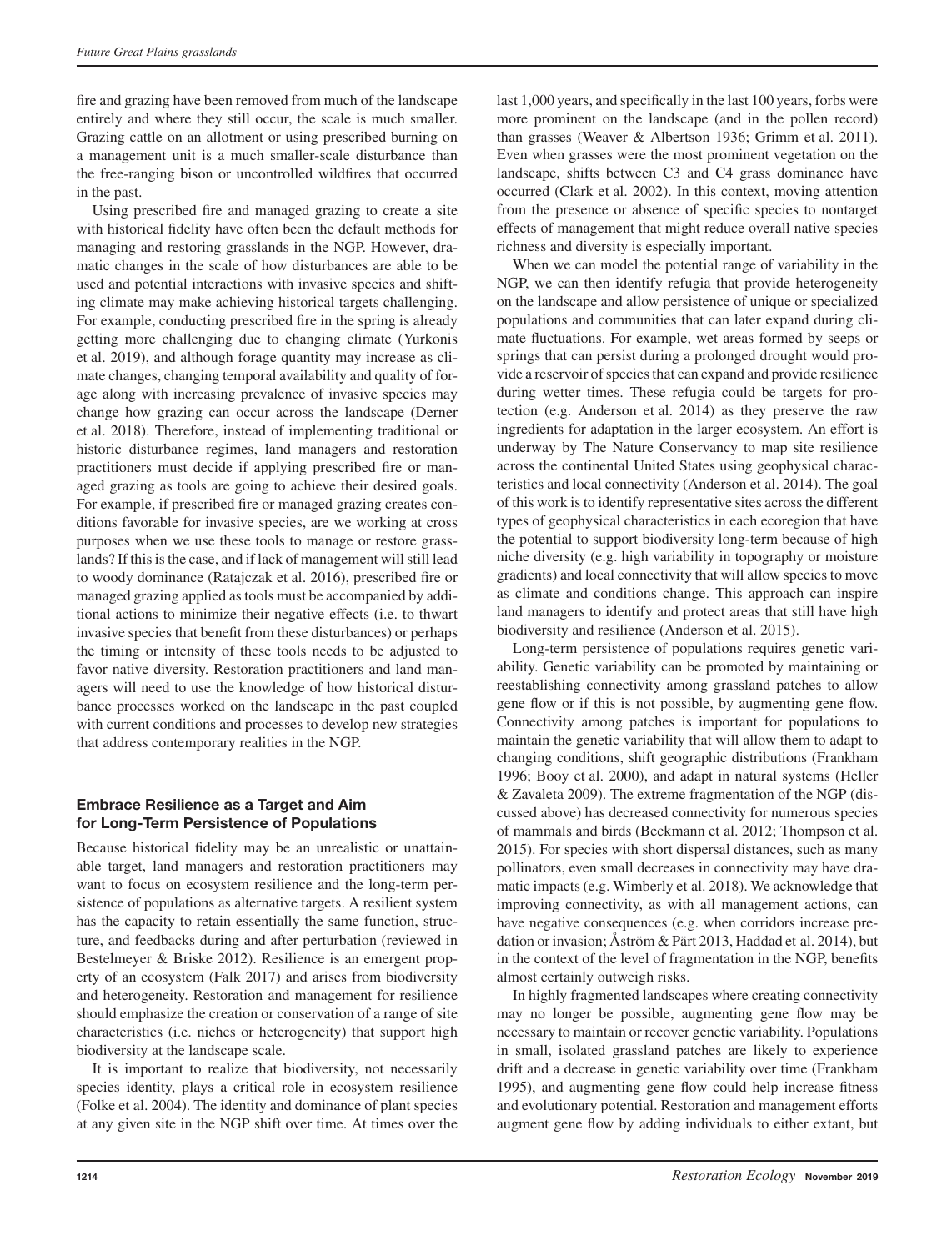depauperate, populations or to areas where a species has been extirpated. In the case of vegetation, augmentation is most often achieved by adding seed. Often land managers and restoration practitioners try to use locally sourced seed assuming these will be locally adapted (e.g. Wilkinson 2001), but this assumption is not always valid (Galloway & Fenster 2000). Furthermore, given the already changing climate (discussed above), local adaptation to current conditions may not be optimal in the near future (Dunnell & Travers 2011; Mckenna et al. 2017). Current literature recommends the use of seed mixes from multiple sources in restorations, and some suggest climate matching of seed sources or increasing the size of seed zones as a strategy for restoration (McKay et al. 2005; Galatowitsch et al. 2009). Caution must be taken and managers or restorationists should seek to understand the system before automatically adding seed from diverse sources. However, increasing the pool of genetic diversity for native species used in restorations by mixing source populations provides a wider gene pool for natural selection (e.g. Carter & Blair 2013) and enhances the potential for climate adaptation (Etterson 2004).

#### **Beware of Ecological Traps and Extinction Debt**

Ecological traps, areas which are attractive to wildlife but cannot sustain populations (Battin 2004), may inadvertently be created during management or restoration of NGP grasslands. Restoration and management actions often fail to produce satisfactory results for wildlife, not only by failing to attract desired animals but more seriously, by attracting wildlife they cannot support (Hale & Swearer 2017). Ecological traps are especially problematic for wildlife with low population sizes and can cause rapid local extirpation or even extinction (Schlaepfer et al. 2002). A restored or managed fragment of grassland in a landscape otherwise dominated by agriculture may be an ecological trap due to anthropogenic chemicals, increased rates of predation (Phillips et al. 2003), and high levels of invasive species (reviewed by Ellis-Felege et al. 2013, discussed above).

Anthropogenic chemicals (including herbicides, insecticides, fungicides, and fertilizers) are abundant and diverse in the NGP. Although these chemicals are applied to crop fields, their presence in streams and windblown particles suggest that they are being transported outside crop fields and can move into grasslands, wetlands, aquifers, and, ultimately, the food chain (Mazak et al. 1997; Clay et al. 2000; Hallmann et al. 2014; Mahler et al. 2017). Sampling of streams in the Midwest United States detected 94 different pesticides (Van Metre et al. 2016; Nowell et al. 2018). Between 2013 and 2015, grasslands in the NGP received as much as 10–15 kg/ha annual total nitrogen deposition (wet and dry, National Atmospheric Deposition Program 2019). The western portions of the NGP generally receive less nitrogen deposition than the eastern portions; however, areas immediately adjacent to fertilized crops may receive substantially more nitrogen through soil erosion and water run-off from fields (DeSutter et al. 1998). Although these amounts of N are less than the recommended application rate for growing corn (Clark 2019), it is equivalent to an unwanted annual fertilization regime that is sufficient to elicit a response from grasslands. The effects of this nitrogen deposition include: changes in plant community composition (Smart et al. 2013) favoring invasive species (Mattingly & Reynolds 2014); alteration of the structure and function of the soil microbial community (Ramirez et al. 2012) with a decrease in species that serve as mutualists to native plants (Van Diepen et al. 2010); and decreased root growth, which makes vegetation more vulnerable to drought (Valliere et al. 2017). Further, these anthropogenic chemicals are nearly always found in mixtures (e.g. 1,196 of 1,197 stream samples contained more than one pesticide; Nowell et al. 2018). Unfortunately, most ecotoxicity research is done with single chemicals, even though combinations of chemicals can produce synergistic effects on target organisms (Rizzati et al. 2016). Therefore, it may be wise for land managers and restoration practitioners in the NGP to monitor anthropogenic chemicals to ensure that lands they manage are truly providing benefit and not creating ecological traps.

Given the significant challenges in the NGP, grasslands are almost certainly accruing extinction debts (Kuussaari et al. 2009; Jackson & Sax 2010). Extinction debt refers to the time lag for a species to go locally extinct after conditions are no longer suitable to sustain the population (Tilman et al. 1994). Evidence for a large extinction debt in the NGP is mounting. Grassland songbirds as a guild have been declining for decades (Sauer & Link 2011), and the number of grassland species listed under the Endangered Species Act is increasing (e.g. Poweshiek skipperling [*Oarisma poweshiek*], Dakota skipper [*Hesperia dacotae*], and rusty patched bumble bee [*Bombus affinis*]). The longer-lived a species is, the less likely managers will be able to discern population shifts that signal extinction debt because individuals are still observed. Even harder to detect is the increased tendency for populations in grassland fragments to have low genetic diversity which will contribute to eventual extinction debt (Takkis et al. 2013). Therefore, managers and restoration practitioners need to constantly be mindful of the potential for extinction debt.

#### **Employ Active Adaptive Management and Have Patience**

Active adaptive management is seen by many as the gold standard for learning from restoration and management actions (Allison 2012). Adaptive management encourages land managers and restoration practitioners to change their focus from simply repeating the "tried-and-true" methods that are increasingly producing unsatisfactory results to analyzing the root cause of ecosystem changes and addressing them with carefully considered actions. Active adaptive management (Williams 2011) in the NGP requires models that test hypothesized mechanisms that create desired ecosystem changes. Ultimately, adaptive management sets up the potential for a thoughtful discussion about the balance among social, economic, and environmental values, the three pillars of sustainability. The vegetative community, in this context, is no longer simply an environmental component of sustainability, but rather a desired social norm that may be difficult to abandon, but that ultimately becomes economically impractical to sustain.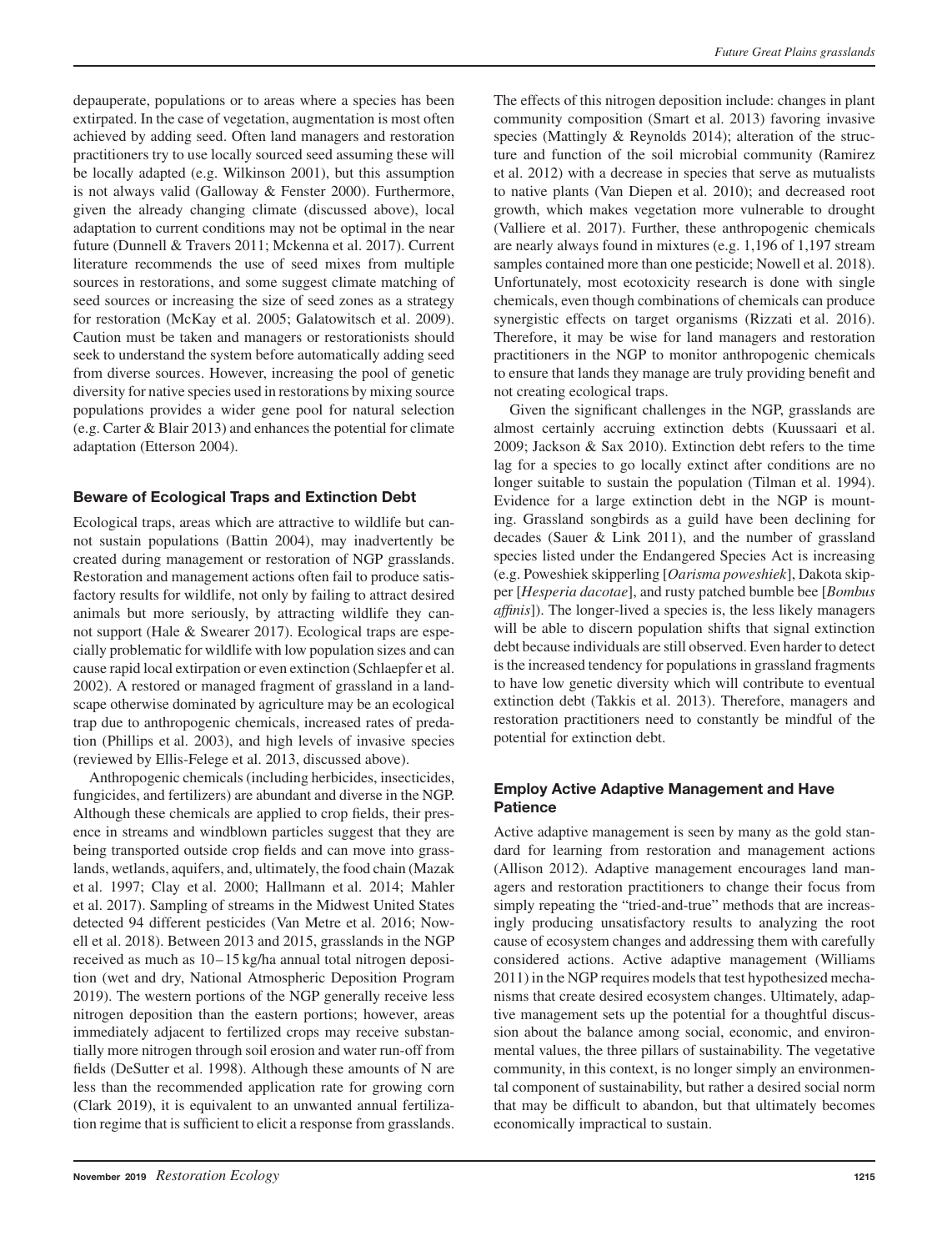In the current dynamic system with no expectation of equilibrium, a further challenge is to impose conditions, via well-considered restoration and management actions, that allow a well-adapted, resilient native plant community to thrive and out-compete invasive species. Importantly, this community may not necessarily mimic historical communities at the site. Therefore, adaptive management is especially relevant and is, in fact, beginning to yield promising results (Moore et al. 2019). When many system parameters are changing simultaneously, beginning decision analysis with equally weighted models allows evidence to dictate model weights over time. This process, although slow, will begin to illuminate patterns of success that may be impossible to detect without a systematic monitoring and modeling approach. The process can be accelerated by simultaneously applying the models in many locations, as is being done in the Native Prairie Adaptive Management program in the Dakotas (Moore et al. 2013) and by the Grassland Monitoring Team in Minnesota (Ahlering et al. unpublished data).

Identifying the mechanistic models necessary for the practice of active adaptive management will be difficult, especially when mechanisms are in flux. A model that gains support initially may lose out to an alternative model several years hence, only to subsequently regain support, thus requiring a more dynamic form of adaptive management than most resource managers may be comfortable with (Williams & Brown 2016). Monitoring, always important for adaptive management, is even more crucial in this dynamic future. The goal is not only to learn how the target resource responds to management, but how that response changes with environmental variation which may be largely unpredictable. Appropriate management actions need to be taken at appropriate times: learning what *not* to do may be as important as learning what *to* do (Middleton et al. 2017).

Restoration and management efforts take time to produce results so patience is required. Recovery debt is the reduction of biodiversity and biogeochemical functions during the course of restoration (Moreno-Mateos et al. 2017). Grassland ecosystem components recover at vastly different rates: after 15 years, restored grasslands may only contain approximately 50% of the plant species abundance of reference sites (Moreno-Mateos et al. 2017) but carbon sequestration potentially requires more than 200 years to approach values found in native grasslands (Rosenzweig et al. 2016). Duck productivity may increase for 12 years after habitat restoration (Haffele et al. 2013) and native wild bee abundance and richness can reach levels comparable to remnant grasslands within 3 years after restoration (Griffin et al. 2017). New definitions of what full "recovery" looks like in the NGP will be important, both because the rate of recovery is slow and because the impacts of challenges are ongoing. A realistic assessment of the recovery of a grassland is needed to avoid overestimating status: restoration does not imply an immediate return to 100% function. Methods for assessing recovery over relevant spatial and temporal scales are key to informed management of the NGP.

Commitment to the long-term nature of the adaptive management process takes patience and persistence (Gannon et al. 2011). With long-lived perennial species and often 3–6-year

## **Conclusion**

Globally and specifically in the NGP, anthropogenic influence is ubiquitous and it is imperative that a paradigm shift in how we approach restoration and management occurs. Current alterations of ecosystems are immense and continuing at an unprecedented pace. The NGP, like many other ecosystems, is no longer a self-regulating adaptive system; it has been replaced by management units where we attempt to create the conditions and functions originally inherent in the ecosystem (Defries & Nagendra 2017). Alone any one of the challenges described above could cause the NGP to diverge from past ecological conditions, but we emphasize that the additive and likely synergistic effects from the numerous challenges facing the NGP will create a very different and dynamic future. To move confidently into this new future, we suggest land managers and restoration practitioners use historical conditions heuristically and embrace the goals of resilience and long-term population persistence. By adopting a broad perspective, managers and restoration practitioners can better achieve resilience with less likelihood of inadvertently constructing ecological traps or incurring extinction debts. Adaptive management that includes multiple stakeholders from the outset increases the likelihood of long-term sustainability. For the NGP to thrive into the future, all stakeholders need to embrace a philosophy of resilience, variability, and adaptive capacity. The focus needs to be on maintaining native diversity and function and its adaptive capacity at all scales. To maximize return on investment, the landscape must be the unit of consideration even if the management unit is much smaller and the goal must be to improve ecosystem function, native diversity, and connectivity. To achieve this result will require unprecedented cooperation among all stakeholders (e.g. Cong et al. 2014) and commitment to long-term vision and investments. Despite the numerous challenges facing the NGP, the naturally dynamic nature of this system will work in its favor as stakeholders strive to maintain the system's diversity and resilience.

## **Acknowledgment**

Funding for L.B.P. was provided by the South Dakota Agricultural Experiment Station at South Dakota State University.

## **LITERATURE CITED**

Ahlering MA, Carlson D, Vacek S, Jacobi S, Hunt V, Stanton J, Knutson M, Lonsdorf E (unpublished data) Cooperatively improving tallgrass prairie with adaptive management. Ecosphere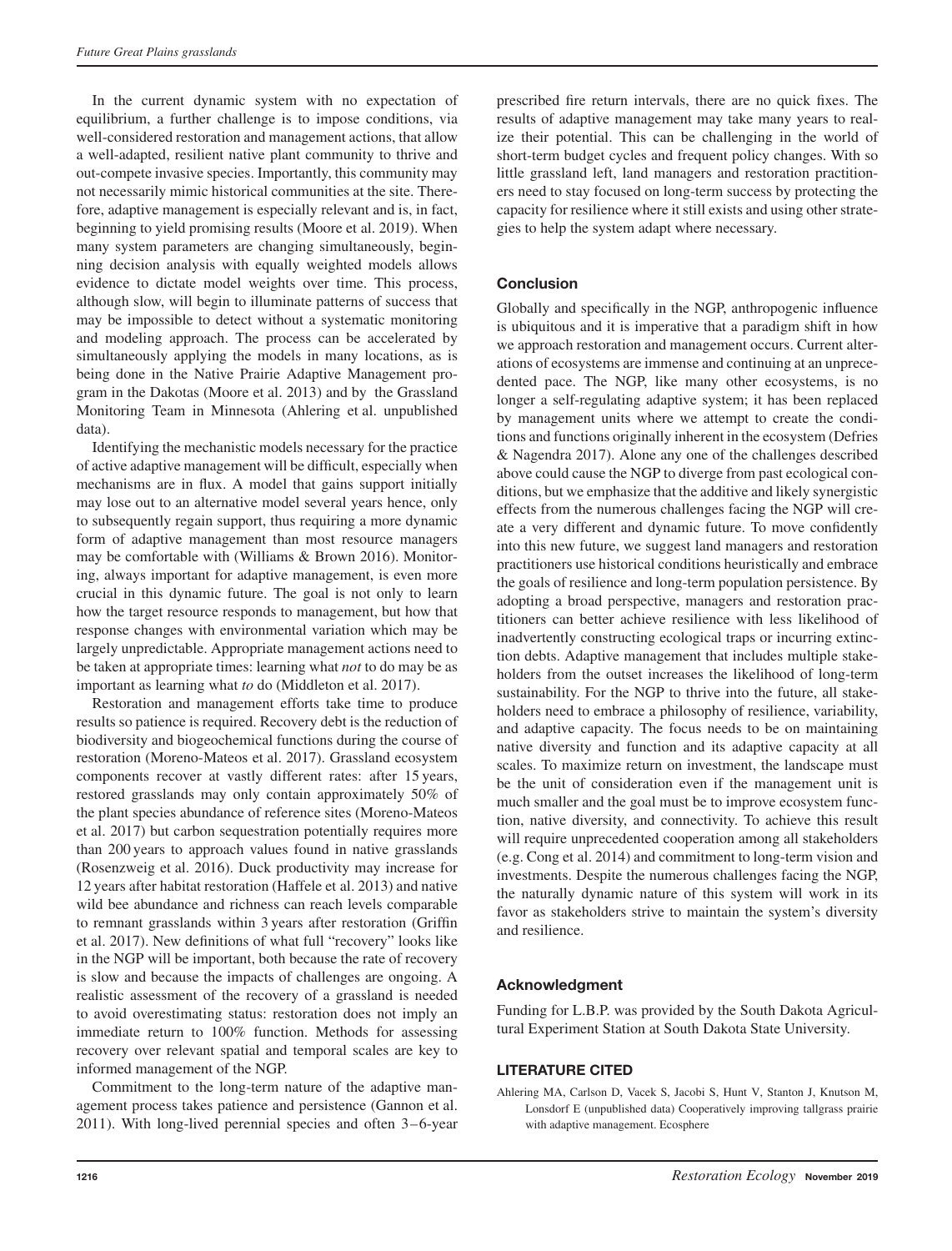- Allison SK (2012) Ecological restoration and environmental change: renewing damaged ecosystems. Routledge, Abingdon, United Kingdom
- Allred BW, Fuhlendorf SD, Hamilton RG (2011) The role of herbivores in Great Plains conservation: comparative ecology of bison and cattle. Ecosphere  $2:1-17$
- Anderson MG, Clark M, Sheldon AO (2014) Estimating climate resilience for conservation across geophysical settings. Conservation Biology 28:959–970
- Anderson M, Comer P, Beier P, Lawler J, Schloss C, Buttrick S, Albano C, Faith D (2015) Case studies of conservation plans that incorporate geodiversity. Conservation Biology 29:680–691
- Antolin MF, Gober P, Luce B, Biggins DE, Van Pelt WE, Seery DB, Lockhart M, Ball M (2002) The influence of sylvatic plague on North American wildlife at the landscape level, with special emphasis on black-footed ferret and prairie dog conservation. In: Transaction of the Sixty-Seventh North American Wildlife and Natural Resources Conference. U.S. Fish & Wildlife Publications, Washington D.C.
- Ashton IW, Symstad AJ, Davis CJ, Swanson DJ (2016) Preserving prairies: understanding temporal and spatial patterns of invasive annual bromes in the Northern Great Plains. Ecosphere 7:1–20.
- Åström J, Pärt T (2013) Negative and matrix-dependent effects of dispersal corridors in an experimental metacommunity. Ecology 94:72–82
- Augustine DJ, Baker BW (2013) Associations of grassland bird communities with black-tailed prairie dogs in the North American Great Plains. Conservation Biology 27:324–334
- Battin J (2004) When good animals love bad habitats: ecological traps and the conservation of animal populations. Conservation Biology 18:1482–1491
- Beckmann JP, Murray K, Seidler RG, Berger J (2012) Human-mediated shifts in animal habitat use: sequential changes in pronghorn use of a natural gas field in Greater Yellowstone. Biological Conservation 147:222–233
- Bennett JA, Stotz GC, Cahill JF (2014) Patterns of phylogenetic diversity are linked to invasion impacts, not invasion resistance, in a native grassland. Journal of Vegetation Science 25:1315–1326
- Bestelmeyer BT, Briske DD (2012) Grand challenges for resilience-based management of rangelands. Rangeland Ecology & Management 65:654–663
- Booy G, Hendriks R, Smulders M, Van Groenendael J, Vosman B (2000) Genetic diversity and the survival of populations. Plant Biology 2:379–395
- Brown K, Clark J, Grimm E, Donovan J, Mueller P, Hansen B, Stefanova I (2005) Fire cycles in North American interior grasslands and their relation to prairie drought. Proceedings of the National Academy of Sciences of the United States of America 102:8865–8870
- Carter DL, Blair JM (2013) Seed source has variable effects on species, communities, and ecosystem properties in grassland restorations. Ecosphere 4:1–16
- Clark J (2019) Fertilizer recommendation guide. South Dakota State University Extension Publication. [https://extension.sdstate.edu/fertilizer](https://extension.sdstate.edu/fertilizer-recommendation-guide)[recommendation-guide](https://extension.sdstate.edu/fertilizer-recommendation-guide) (accessed 27 Mar 2019)
- Clark JS, Grimm EC, Donovan JJ, Fritz SC, Engstrom DR, Almendinger JE (2002) Drought cycles and landscape responses to past aridity on prairies of the northern Great Plains, U.S.A. Ecology 83:595–601
- Clay S, Dowdy R, Lamb J, Anderson J, Lowery B, Knighton R, Clay D (2000) Herbicide movement and dissipation at four midwestern sites. Journal of Environmental Science & Health, Part B 35:259–278
- Comer PJ, Hak JC, Kindscher K, Muldavin E, Singhurst J (2018) Continent-scale landscape conservation design for temperate grasslands of the Great Plains and Chihuahuan Desert. Natural Areas Journal 38:196–212
- Cong RG, Smith HG, Olsson O, Brady M (2014) Managing ecosystem services for agriculture: will landscape-scale management pay? Ecological Economics 99:53–62
- Defries R, Nagendra H (2017) Ecosystem management as a wicked problem. Science 356:265–270
- DeKeyser ES, Dennhardt LA, Hendrickson J (2015) Kentucky bluegrass (*Poa pratensis*) invasion in the northern Great Plains: a story of rapid dominance in an endangered ecosystem. Invasive Plant Science and Management 8:255–261
- DeKeyser ES, Meehan M, Clambey G, Krabbenhoft K (2013) Cool season invasive grasses in northern Great Plains natural areas. Natural Areas Journal 33:81–90
- Derner J, Briske D, Reeves M, Brown-Brandl T, Meehan M, Blumenthal D, Travis W, Augustine D, Wilmer H, Scasta D (2018) Vulnerability of grazing and confined livestock in the Northern Great Plains to projected mid- and late-twenty-first century climate. Climatic Change 146:19–32
- DeSutter TM, Clay S, Clay D (1998) Atrazine, alachlor, and total inorganic nitrogen concentrations of winter wind-eroded sediment samples. Journal of Environmental Science & Health, Part B 33:683–691
- Dewey LH (1893) The Russian thistle and other troublesome weeds in the wheat region of Minnesota and North and South Dakota. US Department of Agriculture Report 1:250
- Dobrowski SZ, Abatzoglou J, Swanson AK, Greenberg JA, Mynsberge AR, Holden ZA, Schwartz MK (2013) The climate velocity of the contiguous United States during the 20th century. Global Change Biology 19:241–251
- Dunnell KL, Travers SE (2011) Shifts in the flowering phenology of the northern Great Plains: patterns over 100 years. American Journal of Botany 98:935–945
- Ellis-Felege SN, Dixon CS, Wilson SD (2013) Impacts and management of invasive cool-season grasses in the northern Great Plains: challenges and opportunities for wildlife. Wildlife Society Bulletin 37:510–516
- Espeland EK, Muscha JM, Scianna J, Kilian R, West NM, Petersen MK (2017) Secondary invasion and reinvasion after Russian-Olive removal and revegetation. Invasive Plant Science and Management 10:340–349
- Etterson JR (2004) Evolutionary potential of *Chamaecrista fasciculata* in relation to climate change. I. Clinal patterns of selection along an environmental gradient in the Great Plains. Evolution 58:1446–1456
- Falk DA (2017) Restoration ecology, resilience, and the axes of change. Annals of the Missouri Botanical Garden 102:201–216
- Folke C, Carpenter S, Walker B, Scheffer M, Elmqvist T, Gunderson L, Holling CS (2004) Regime shifts, resilience, and biodiversity in ecosystem management. Annual Review of Ecology, Evolution, and Systematics 35:557–581
- Frankham R (1995) Effective population size/adult population size ratios in wildlife: a review. Genetics Research 66:95–107
- Frankham R (1996) Relationship of genetic variation to population size in wildlife. Conservation Biology 10:1500–1508
- Gage AM, Olimb SK, Nelson J (2016) Plowprint: tracking cumulative cropland expansion to target grassland conservation. Great Plains Research 26:107–116
- Galatowitsch S, Frelich L, Phillips-Mao L (2009) Regional climate change adaptation strategies for biodiversity conservation in a midcontinental region of North America. Biological Conservation 142:2012–2022
- Galloway LF, Fenster CB (2000) Population differentiation in an annual legume: local adaptation. Evolution 54:1173–1181
- Gannon JJ, Moore CT, Shaffer TL, Flanders-Wanner B (2011) An adaptive approach to invasive plant management on US Fish and Wildlife Service–owned native prairies in the Prairie Pothole Region: decision support under uncertainity. Pages 136–145. In: Williams D, Butler B, Smith D (eds) 22nd North American Prairie Conference: restoring a national treasure. University of Northern Iowa, Cedar Falls, Iowa.
- Griffin SR, Bruninga-Socolar B, Kerr MA, Gibbs J, Winfree R (2017) Wild bee community change over a 26-year chronosequence of restored tallgrass prairie. Restoration Ecology 25:650–660
- Grimm EC, Donovan JJ, Brown KJ (2011) A high-resolution record of climate variability and landscape response from Kettle Lake, northern Great Plains, North America. Quaternary Science Reviews 30:2626–2650
- Haddad NM, Brudvig LA, Damschen EI, Evans DM, Johnson BL, Levey DJ, Orrock JL, Resasco J, Sullivan LL, Tewksbury JJ (2014) Potential negative ecological effects of corridors. Conservation Biology 28:1178–1187
- Haffele RD, Eichholz MW, Dixon CS (2013) Duck productivity in restored species-rich native and species-poor non-native plantings. PLoS One 8:e68603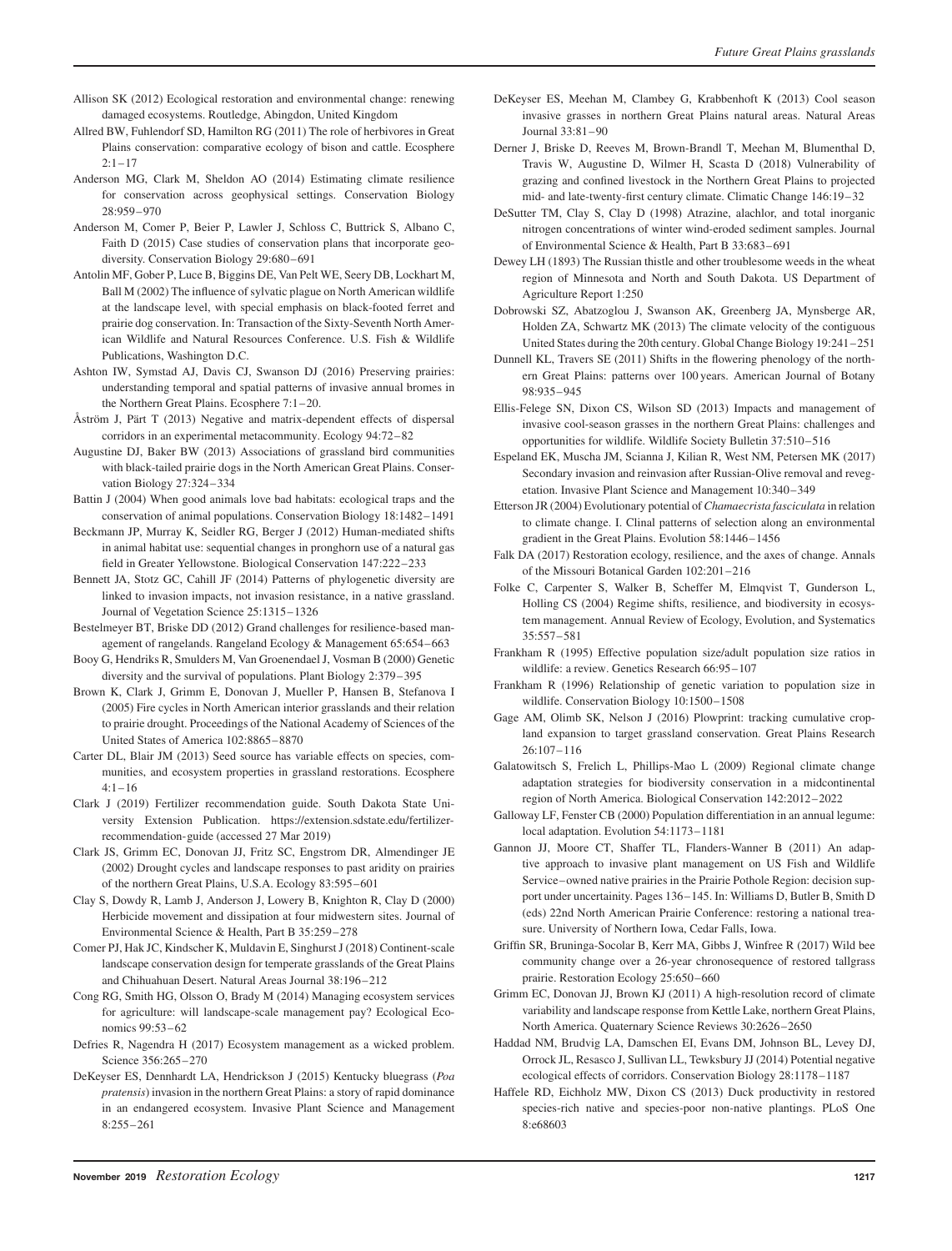- Hale R, Swearer SE (2017) When good animals love bad restored habitats: how maladaptive habitat selection can constrain restoration. Journal of Applied Ecology 54:1478–1486
- Hallmann CA, Foppen RP, Van Turnhout CA, De Kroon H, Jongejans E (2014) Declines in insectivorous birds are associated with high neonicotinoid concentrations. Nature 511:341
- Harvey LH (1908) Floral succession in the prairie-grass formation of southeastern South Dakota. The prevernal, vernal, and estival aspects. Botanical Gazette 46:81–108
- Heller NE, Zavaleta ES (2009) Biodiversity management in the face of climate change: a review of 22 years of recommendations. Biological Conservation 142:14–32
- Higgins KF (1986) Interpretation and compendium of historical fire accounts in the northern Great Plains. US Fish and Wildlife Service, Washington D.C.
- IPCC (2014) In: Core Writing Team, Pachauri RK, Meyer LA (eds) Climate change 2014: synthesis report. Contribution of working groups I, II and III to the fifth assessment report of the intergovernmental panel on climate change. IPCC, Geneva, Switzerland
- Jackson ST, Sax DF (2010) Balancing biodiversity in a changing environment: extinction debt, immigration credit and species turnover. Trends in Ecology & Evolution 25:153–160
- Jonas JL, Buhl DA, Symstad AJ (2015) Impacts of weather on long-term patterns of plant richness and diversity vary with location and management. Ecology 96:2417–2432
- Knapp AK, Blair JM, Briggs JM, Collins SL, Hartnett DC, Johnson LC, Towne EG (1999) The keystone role of bison in North American tallgrass prairie: bison increase habitat heterogeneity and alter a broad array of plant, community and ecosystem processes. Bioscience 49:39–50
- Knowles C, Proctor J, Forest S (2002) Black-tailed prairie dog abundance and distribution in the Great Plains based on historic and contemporary information. Great Plains Research 12:219–254
- Kuussaari M, Bommarco R, Heikkinen RK, Helm A, Krauss J, Lindborg R, Öckinger E, Pärtel M, Pino J, Roda F (2009) Extinction debt: a challenge for biodiversity conservation. Trends in Ecology & Evolution 24: 564–571
- Lark TJ, Salmon JM, Gibbs HK (2015) Cropland expansion outpaces agricultural and biofuel policies in the United States. Environmental Research Letters 10:044003
- Larson DL, Anderson PJ, Newton W (2001) Alien plant invasion in mixed-grass prairie: effects of vegetation type and anthropogenic disturbance. Ecological Applications 11:128–141
- Larson DL, Rabie PA, Droege S, Larson JL, Haar M (2016) Exotic plant infestation is associated with decreased modularity and increased numbers of connectors in mixed-grass prairie pollination networks. PLoS One 11:e0155068
- Mahler BJ, Van Metre PC, Burley TE, Loftin KA, Meyer MT, Nowell LH (2017) Similarities and differences in occurrence and temporal fluctuations in glyphosate and atrazine in small Midwestern streams (U.S.A.) during the 2013 growing season. Science of the Total Environment 579:149–158
- Mattingly WB, Reynolds HL (2014) Soil fertility alters the nature of plant-resource interactions in invaded grassland communities. Biological Invasions 16:2465–2478
- Mazak EJ, Macisaac HJ, Servos MR, Hesslein R (1997) Influence of feeding habits on organochlorine contaminant accumulation in waterfowl on the Great Lakes. Ecological Applications 7:1133–1143
- Mckay JK, Christian CE, Harrison S, Rice KJ (2005) "How local is local?"—a review of practical and conceptual issues in the genetics of restoration. Restoration Ecology 13:432–440
- Mckenna OP, Mushet DM, Rosenberry DO, Labaugh JW (2017) Evidence for a climate-induced ecohydrological state shift in wetland ecosystems of the southern Prairie Pothole Region. Climatic Change 145: 273–287
- Middleton BA, Boudell J, Fisichelli NA (2017) Using management to address vegetation stress related to land-use and climate change. Restoration Ecology 25:326–329
- Moore CT, Gannon JJ, Shaffer TL, Dixon CS (2019) An adaptive approach to vegetation management in native prairies of the northern Great Plains. In: Runge MC, Converse SJ, Lyons JE, Smith DR (eds) Case studies in decision analysis for natural resources management. Johns Hopkins University Press, Washington D.C.
- Moore CT, Shaffer TL, Gannon JJ (2013) Spatial education: improving conservation delivery through space-structured decision making. Journal of Fish and Wildlife Management 4:199–210
- Moreno-Mateos D, Barbier EB, Jones PC, Jones HP, Aronson J, López-López JA, Mccrackin ML, Meli P, Montoya D, Benayas JR (2017) Anthropogenic ecosystem disturbance and the recovery debt. Nature Communications 8:14163
- National Atmospheric Deposition Program (NRSP-3). 2019 NADP Program Office, Wisconsin State Laboratory of Hygiene, Madison, Wisconsin
- Nowell LH, Moran PW, Schmidt TS, Norman JE, Nakagaki N, Shoda ME, Mahler BJ, Van Metre PC, Stone WW, Sandstrom MW (2018) Complex mixtures of dissolved pesticides show potential aquatic toxicity in a synoptic study of Midwestern US streams. Science of the Total Environment 613:1469–1488
- Perkins LB, Nowak RS (2013) Native and non-native grasses generate common types of plant–soil feedbacks by altering soil nutrients and microbial communities. Oikos 122:199–208
- Phillips ML, Clark WR, Sovada MA, Horn DJ, Koford RR, Greenwood RJ (2003) Predator selection of prairie landscape features and its relation to duck nest success. The Journal of Wildlife Management 67:104–114
- Ramirez KS, Craine JM, Fierer N (2012) Consistent effects of nitrogen amendments on soil microbial communities and processes across biomes. Global Change Biology 18:1918–1927
- Ratajczak Z, Briggs JM, Goodin DG, Luo L, Mohler RL, Nippert JB, Obermeyer B (2016) Assessing the potential for transitions from tallgrass prairie to woodlands: are we operating beyond critical fire thresholds? Rangeland Ecology and Management 69:280–287
- Rizzati V, Briand O, Guillou H, Gamet-Payrastre L (2016) Effects of pesticide mixtures in human and animal models: an update of the recent literature. Chemico-Biological Interactions 254:231–246
- Rosenzweig ST, Carson MA, Baer SG, Blair JM (2016) Changes in soil properties, microbial biomass, and fluxes of C and N in soil following post-agricultural grassland restoration. Applied Soil Ecology 100: 186–194
- Samson FB, Knopf FL, Ostlie WR (2004) Great Plains ecosystems: past, present, and future. Wildlife Society Bulletin 32:6–15
- Sauer JR, Link WA (2011) Analysis of the North American breeding bird survey using hierarchical models. The Auk 128:87–98
- Schlaepfer MA, Runge MC, Sherman PW (2002) Ecological and evolutionary traps. Trends in Ecology & Evolution 17:474–480
- Smart AJ, Scott TK, Clay SA, Clay DE, Ohrtman M, Mousel EM (2013) Spring clipping, fire, and simulated increased atmospheric nitrogen deposition effects on tallgrass prairie vegetation. Rangeland Ecology and Management 66:680–687

Steiger TL (1930) Structure of prairie vegetation. Ecology 11:170–217

- Takkis K, Pärtel M, Saar L, Helm A (2013) Extinction debt in a common grassland species: immediate and delayed responses of plant and population fitness. Plant Ecology 214:953–963
- Thompson SJ, Johnson DH, Niemuth ND, Ribic CA (2015) Avoidance of unconventional oil wells and roads exacerbates habitat loss for grassland birds in the North American Great Plains. Biological Conservation 192:82–90
- Tilman D, May RM, Lehman CL, Nowak MA (1994) Habitat destruction and the extinction debt. Nature 371:65
- USDA-NASS (2017) United States Department of Agriculture, National Agricultural Statistics Service. [https://www.nass.usda.gov/Data\\_and\\_Statistics/](https://www.nass.usda.gov/Data_and_Statistics/) (accessed 12 Jun 2018)
- Valliere JM, Irvine IC, Santiago L, Allen EB (2017) High N, dry: experimental nitrogen deposition exacerbates native shrub loss and nonnative plant invasion during extreme drought. Global Change Biology 23: 4333–4345